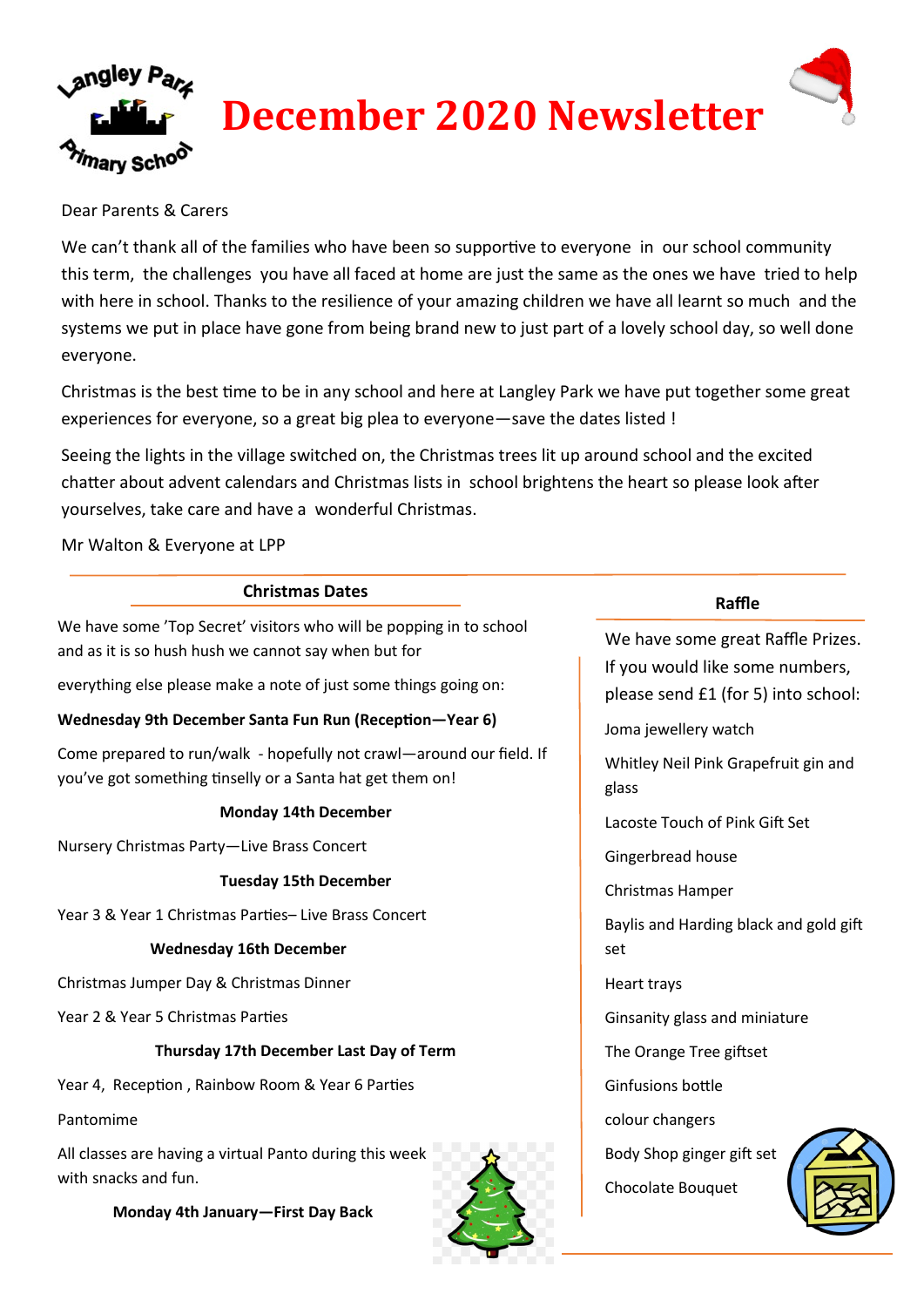## School Meals

Berna and Angela make fabulous food in our school kitchen. If you would like your child to have a really great cooked meal please let us know.

# Free School Meals

If you feel your circumstances may have changed in these uncertain times and think you may qualify for a free school meal please complete the form which was sent out last week or ask us for another one if you have misplaced it.

Being entitled to a free school meal not only

ensures your child could have a cooked meal in school but also could access extra funding for your child in school.

It may also entitle your child and family to hampers, subsidised visits and other extras.

# COVID –19

Sadly this awful illness is still very much part of all of our lives, thankyou to everyone who is following the advice all schools are being given. Our website has a link to important information and please remember—if a family or household

member is being tested please do not send in any siblings until the outcome is known.

https://www.langleyparkprimaryschool.co.uk/ covid-information

## Ushaw College Tree Displays

We made a lovely Christmas Tree based on the song the 12 Days of Christmas. Unfortunately, you can't go inside to see it at the moment, but watch out for it being shown on Ushaw College's advent calendar.

### Home Learning

It is crucial that if your child is absent from school that you access the home learning packs we have ensured you have. We have put together a

combination of physical resources which match what your child would be taught in school as well as online resources. Your child's class teacher will also keep in contact with you using class do-jo, this will allow sharing of work and feedback directly between yourselves.



# Feeding Families

We were amazed by everyone's generosity and can't thank everyone enough for the donations to this cause.



How to apply for a hamper

### School Library

Thank you to everyone who has bought a book from our Amazon Wish List.

Our school library looks amazing!

If you have a Co-op members card you can select Friends of the School as your chosen 'Good Cause'. The Co-op will match your points with a donation to school that is also going to be used to buy new library books and other resources.